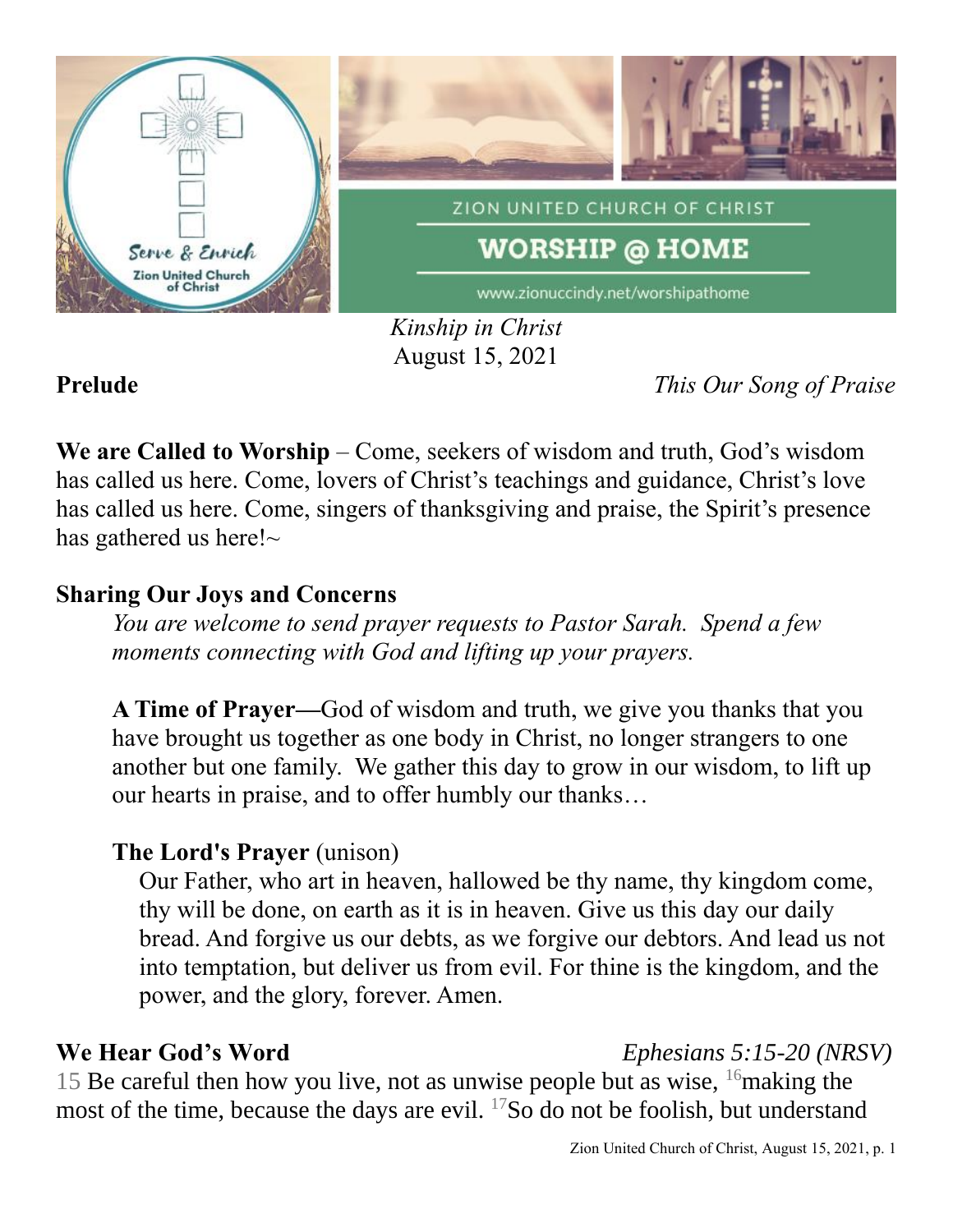what the will of the Lord is.  $18$ Do not get drunk with wine, for that is debauchery; but be filled with the Spirit,  $19$  as you sing psalms and hymns and spiritual songs among yourselves, singing and making melody to the Lord in your hearts,  $^{20}$ giving thanks to God the Father at all times and for everything in the name of our Lord Jesus Christ.

**Meditation** *Kinship in Christ*

### **We Respond to God's Word with Our Giving**

**Invitation –** We come before God this day to say, "Wow, look at what you have done." With hearts of gratitude we bring to God our gifts of thanksgiving at what God has done for us through Jesus Christ. We entrust out resources, our time, and our talent to the Creator of all, knowing that God can do far more than we could ever ask or imagine.

**August Benevolence** – "…for I was hungry and you gave me something to eat…" This month we are once again supporting God's Bounty Food Pantry. God's Bounty works with our neighbors who are facing food insecurity, providing them with staples they need to feed their families. God's Bounty is a joint ministry of the Franklin Township Ministerial Association.

You can mail your offerings to our office or give online at www.zionuccindy.net/donate

### **Doxology**

**We Give Thanks** – God, help us to give you thanks at all times and for everything in the name of our Lord Jesus Christ, for you have done wondrous things for us. Today, let these offerings be signs of our gratitude, as we say thank you. Offer to us wisdom in discerning how to use these gifts ignite our ministry as we seek to serve and enrich our community. Amen.

**Hymn** *There Is a Redeemer*, 117

**We Are Sent Forth with a Blessing –** Sisters and brothers in Christ, go forth this day to seek God's wisdom, to bring your worship, and to take time to pause and say, "Wow, God, look what you have done," giving thanks in all things. Take the